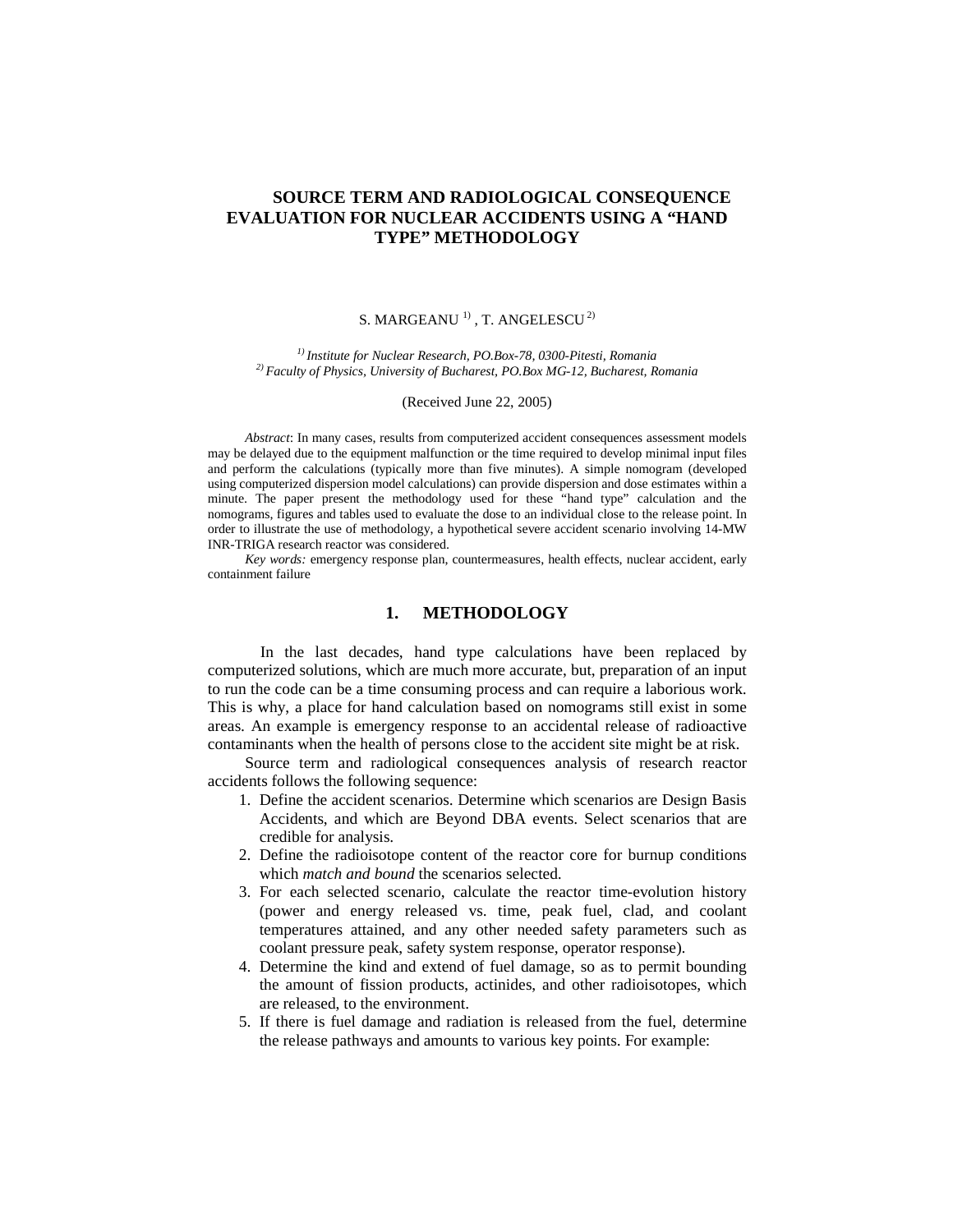accidents

367 Source term and radiological consequence evaluation for nuclear

- a. What fraction of radioisotopes is released from the fuel?
- b. What fraction of radioisotopes remains in the coolant?
- c. What fraction of radioisotopes emerges from the coolant system into the reactor building air?
- d. What are the radiation dose rates to operations staff or to experimenters in the reactor building?
- e. What are the release pathways and rates from the reactor building?
- f. Is radiation released from the reactor building as a puff, a series of puffs, or continuously?
- g. For several wind conditions, determine the radiation dose rates downwind at the site boundary or at any other locations required by the licensing authority.
- h. Using personnel occupancy estimates, determine doses to reactor building occupants and to the general public.
- 6. Review the consequences analysis for all scenarios. Rank them in order of seriousness. Verify that the scenarios having the most serious consequences are both credible and well-defined. Refine the scenarios if necessary.

## **2. ACCIDENT SCENARIO**

In order to illustrate the use of methodology in source term and radiological consequence evaluation, a hypothetical severe accident scenario involving 14-MW INR-TRIGA research reactor is considered. Thus a large part of the reactor hall roof or a heavy object escaped from the crane hook is dropped over the 14-MW TRIGA-SSR core, resulting in mechanical damage of the core. It is assumed, also, that no core melting is occurring, but only fuel-cladding rupture being involved for several 25-pins fuel bundles. In fact this is an extension of one from DBA accidents.

It is assumed, also, that no core melting is occurring, but only fuel-cladding rupture being involved for several 25-pins fuel bundles. The affected fraction of the core is 45%. Izotopic mixture of the released effluents during a reactor accident, will strongly depends on the mechanism involved in fuel damage, on the status of the safety barriers and the dinamic of the accident. The released fraction is function of the isotopes volatibility and the temperature reached by core during the accident. If the fuel cladding rupture occurs during the reactor normal operation, in main coolant loop are released: noble gases (Xe and Kr), extremely volatile fission products (iodine) and volatile fission products (Cs, Te, Ru). As the temperature rise, other isotopes could be released, also, into the main coolant loop.

In this scenario, the fuel temperature during the accident is far from melting point. For the release, we consider an experimentally determined fraction of volatile products released from the fuel material, which will be about 6.3E-04. We also consider that there is no retention of volatile fission products in the fuel-moderator material. From the fraction of damaged core, 100% of the noble gases in the fuelclad gap are released from the fuel bundles and, subsequently, are transferred directly to the reactor hall. Also 25% of the halogens are released from the fuel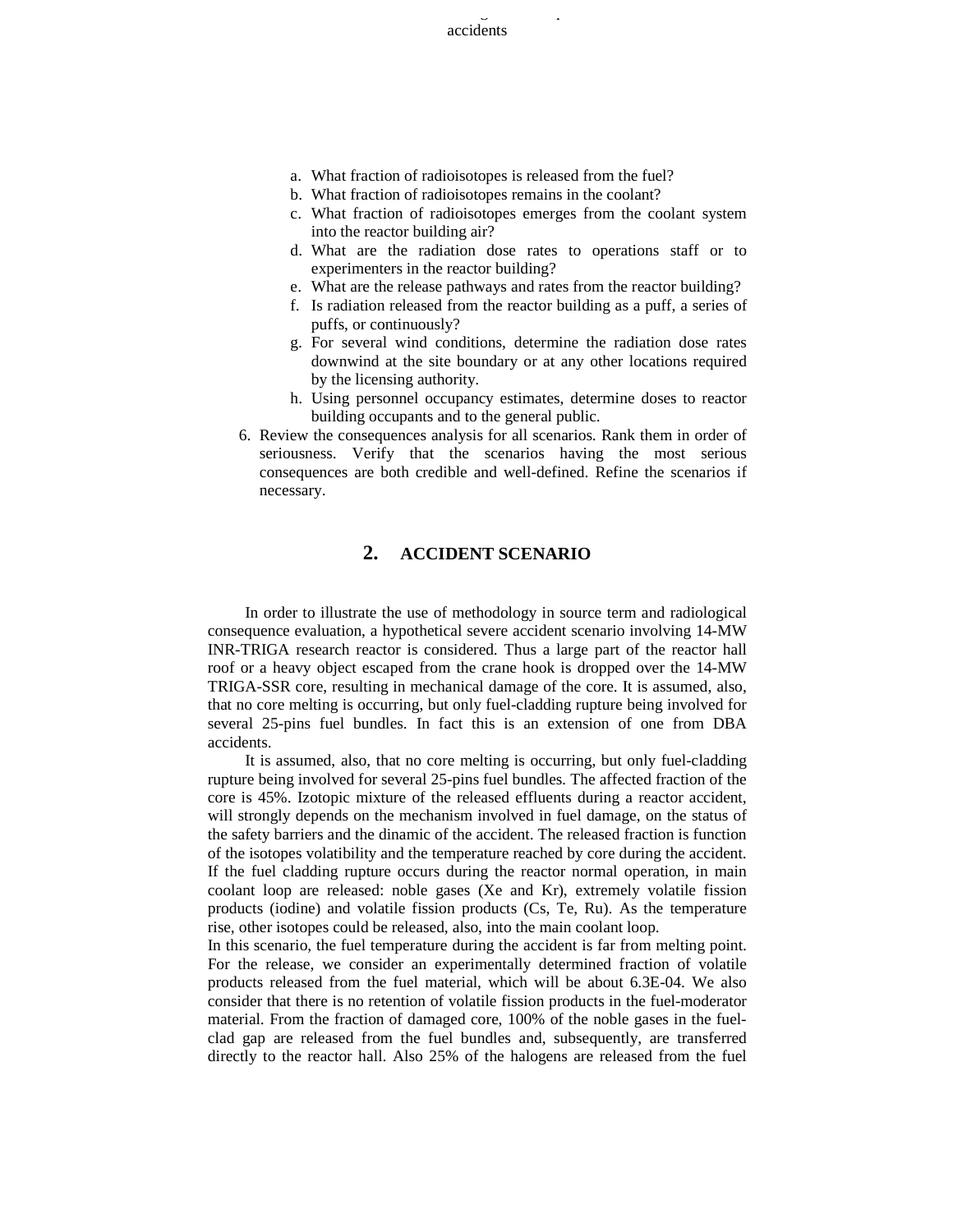bundle (with the remainder assumed to plate-out on the relatively cool clad). As regarding the halogens that escape, 10% are assumed to form organic compounds which escape in the pool water. Only 1% of the balance is undissolved in the pool water and appears in the reactor hall air. The net halogen release to the reactor room and potentially outside is 2.725%. All other fission products remain in the pool or are otherwise unable to escape from the reactor room because of plate-out on cool surfaces.

## **3. CALCULATION AND RESULTS**

Based on accident scenario and safety design of the nuclear reactor, can be calculated the amount of the core inventory released to the reactor pool, the fraction escaped from the pool into the reactor room, and the amount of radioactivity released into atmosphere directly from the reactor room or trough the stack. If we have a stack release, the efflux velocity of the gaseous releases can be expressed by:

$$
w_0 = 1.274 \cdot \frac{R_{\text{efflux}}}{D^2}
$$

where  $R_{\text{efflux}}$  is the release rate (exhaust rate from stack, from the design of the ventilation system) and D is the internal stack diameter. This efflux velocity will be used later to calculate the buoyant plume rise and the effective release height. The most commonly used atmospheric concentration calculation method is the Gaussian plume equation.

Taking into account our intention to find simplifying assumption in order to create nomograms for fast calculations, we will consider a nondepositing plume, and instead of time integrated concentration we will use the normalized surface concentration  $(\chi u/Q)$  which is a particular solution of the Gaussian diffusion equation.

$$
(\chi u/Q) = \frac{\chi(x,0,z) \cdot u}{Q} = \frac{1}{\pi \sigma_y \sigma_z} \exp\left(-\frac{H^2}{2\sigma_z^2}\right)_{(m^2)}
$$

The graphical solutions of the above equation are presented in Figure1 for B atmospheric stability class and several release height.



| <b>Stability</b><br>class | Dist.<br>(m) | Release height H (m) |          |        |
|---------------------------|--------------|----------------------|----------|--------|
|                           |              | 25                   | 50       | 75     |
| A                         | 150          | 0.994992             | 0.993518 | 0.99   |
|                           | 250          | 0.996973             | 0.996594 | 0.996  |
|                           | 500          | 0.998209             | 0.998123 | 0.998  |
|                           | 750          | 0.998638             | 0.9986   | 0.99   |
|                           | 1000         | 0.998871             | 0.998848 | 0.998  |
| в                         | 150          | 0.998328             | 0.997835 | 0.997  |
|                           | 250          | 0.99899              | 0.998863 | 0.998  |
|                           | 500          | 0.999403             | 0.999374 | 0.999: |
|                           | 750          | 0.999546             | 0.999533 | 0.99:  |
|                           | 1000         | 0.999623             | 0.999616 | 0.999  |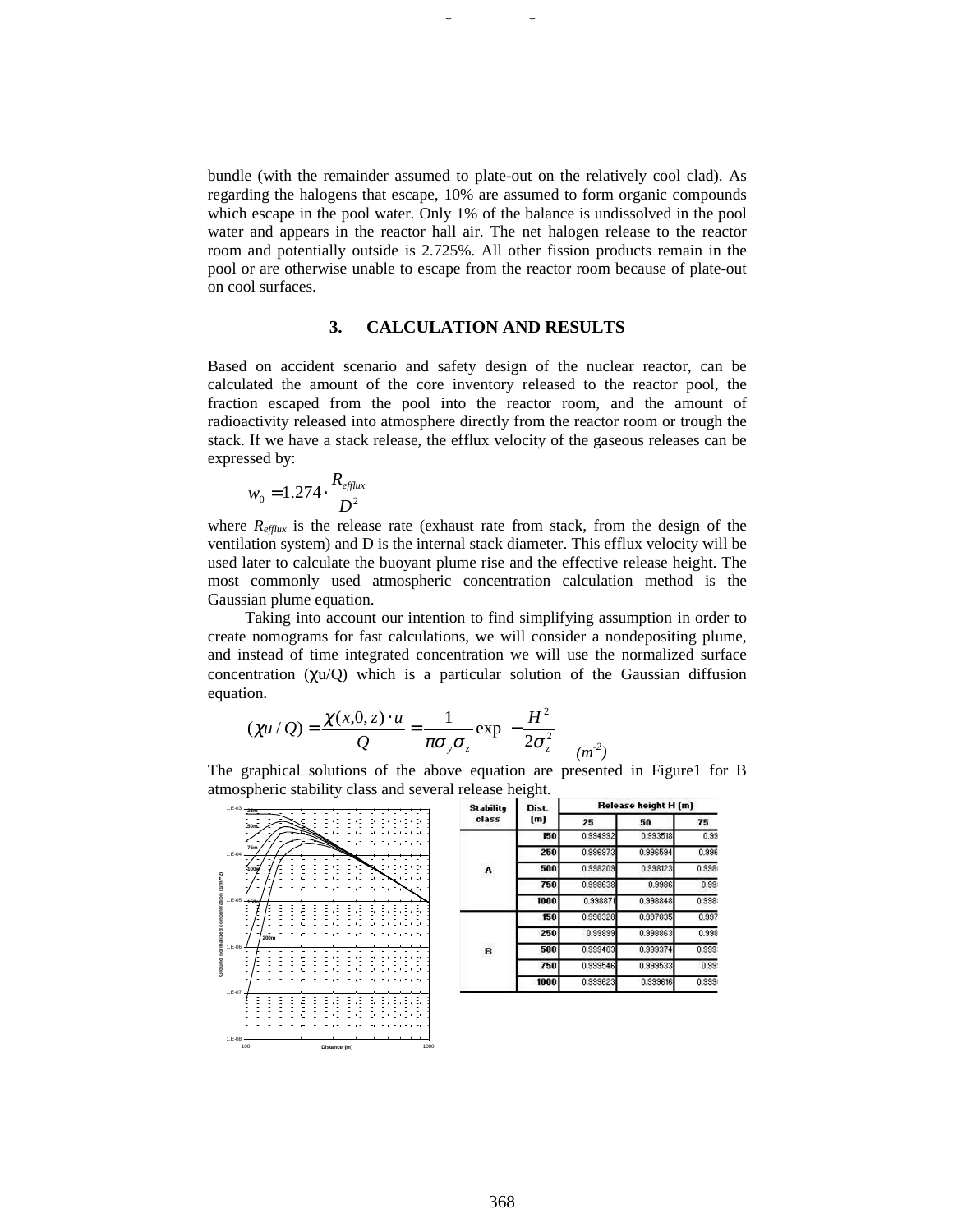Figure 1 - Ground normalized concentration for several release heights for B stability class *Table 1* Plume dry depletion factor (DF) for **Iodine** (deposition velocity= $0.07 \times 10^{-2}$ , surface=soil)

After evaluation of the normalized surface concentration  $(\gamma u/O)$ , the next step is to determine the activity Q released into atmosphere. This value must be corrected for disintegration, buildup and deposition. In this case we can write:

$$
Q = Q_0 \cdot e^{-\lambda t} \cdot (DF)
$$

 $\Gamma$ 

where  $Q_0$  is the total initial released activity,  $\lambda$  is the decay constant, t is the time elapsed from the release of contaminants and (DF) is the depletion factor accounting for the ground deposition of contaminants.

The correction for deposition must be calculated separately for dry and wet deposition. For dry and wet deposition:

 $\overline{1}$ 

$$
(DF)_{d} = \exp\left[-\left(\frac{2}{\pi}\right)^{1/2} \frac{v_{dL}}{u} \int_{0}^{x} \frac{dx'}{\sigma_z(x') \cdot \exp\left(\frac{H^2}{2\sigma_z^2(x')}\right)} \right] (DF)_{w} = \exp(-\Lambda_L \cdot t_1)
$$

where  $v_{dL}$  = average deposition velocity during the plume passage,  $t_1$ =time for the cloud scavenging effect (*s*) and  $\Lambda$ <sub>L</sub> =scavenging coefficient (*s*<sup>-1</sup>)

Because here is intended only a simplified calculation, the contribution from any daughter from other isotopes will be not considered, and if we perform calculation for long lived radionuclide, we will not consider the exponential factor in equation above. Once we have evaluated the normalized ground concentration and total released activity corrected for disintegration and buildup, we can evaluate the doses for each organ of interest and for each pathway.

Any person immersed in a radioactive cloud will receive a certain cloud shine external dose. The dose to organ "o" received by an individual immersed in the plume can be calculated by:

$$
D_{\mathrm{cld},o} = F_{\mathrm{Wext}} \cdot \sum_{k} \chi_{k} \cdot (DCF)_{\mathrm{cld},o,k}
$$

where:  $D_{cld,o}$  = the  $\gamma$  dose on organ ,,o", due to immersion in the cloud (*Sv*),  $F_{Wext}$  is the shielding factor acounting for time spent inside the buildings,  $\chi_k$  is the time integrated concentration for  $\kappa$ <sup>"</sup> isotope ( $Bq·s·m^{-3}$ ) and (DCF)<sub>cld,ok</sub> is the dose conversion factor for  $\mathbf{k}$ " isotope and organ  $\mathbf{p}$ " for immersion in the cloud  $[Sv/(Bq*s*m^{-3})]$ 

If we consider a single isotope, taking into account the definition of the normalized ground concentration, the corrected released activity and a shilding factor equal to 1, we can write:

## **D***cld,o***=(**χ**u/Q)**⋅**(Q/u)**⋅**(DF)**⋅**exp(-**λ**t)**⋅**(DCF)***cld,o,k***= (**χ**u/Q)**⋅**(Q/u)**⋅**(DCF)***cld,o,k*  $D_{Inh,o}$  =B  $(\chi u/Q) \cdot (Q/u) \cdot (DF) \cdot \exp(-\lambda t) \cdot (DCF)_{Inh,o,k}$

The core has operated discontinuously for a total of 1780 MWd. Based on power operation history, and based on the composition of TRIGA fuel, we have constructed an input for ORIGEN computer code to evaluate the core inventory.

The result of the ORIGEN for core inventory of  $I^{135}$  is

 $Q_{\text{core}}$  = 2.7787 E+16 Bq (=7.51E+05 Ci)

the total released activity Q, corrected for disintegration, buildup and deposition is: